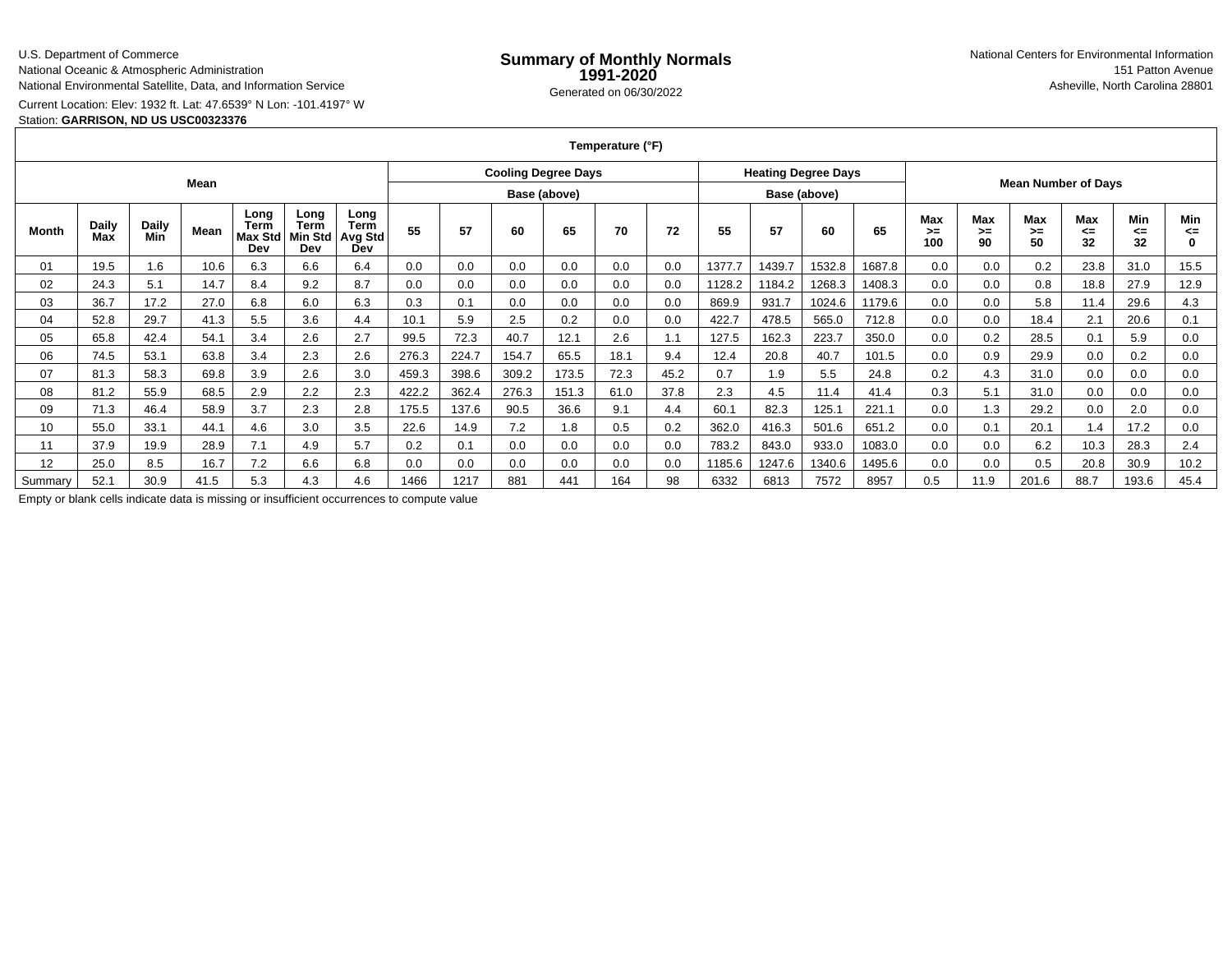U.S. Department of CommerceNational Oceanic & Atmospheric Administration

Station: **GARRISON, ND US USC00323376**

National Environmental Satellite, Data, and Information Service

e **Summary of Monthly Normals**<br> **1991-2020** 151 Patton Avenue **1991-2020** 1997-2020 e Generated on 06/30/2022 Asheville, North Carolina 28801 National Centers for Environmental Information151 Patton Avenue

Current Location: Elev: 1932 ft. Lat: 47.6539° N Lon: -101.4197° W

| Precipitation (in.) |               |           |           |                            |                                                                                                                               |                                                         |       |       |  |  |  |  |  |
|---------------------|---------------|-----------|-----------|----------------------------|-------------------------------------------------------------------------------------------------------------------------------|---------------------------------------------------------|-------|-------|--|--|--|--|--|
|                     | <b>Totals</b> |           |           | <b>Mean Number of Days</b> | <b>Precipitation Probabilities</b><br>Probability that precipitation will be<br>equal to or less than<br>the indicated amount |                                                         |       |       |  |  |  |  |  |
|                     | Means         |           |           | <b>Daily Precipitation</b> |                                                                                                                               | <b>Monthly Precipitation<br/>vs. Probability Levels</b> |       |       |  |  |  |  |  |
| <b>Month</b>        | Mean          | $>= 0.01$ | $>= 0.10$ | $>= 0.50$                  | $>= 1.00$                                                                                                                     | 0.25                                                    | 0.50  | 0.75  |  |  |  |  |  |
| 01                  | 0.43          | 4.4       | 1.6       | 0.0                        | 0.0                                                                                                                           | 0.23                                                    | 0.40  | 0.58  |  |  |  |  |  |
| 02                  | 0.36          | 4.0       | 1.4       | 0.1                        | 0.0                                                                                                                           | 0.19                                                    | 0.26  | 0.42  |  |  |  |  |  |
| 03                  | 0.67          | 5.3       | 1.9       | 0.3                        | 0.1                                                                                                                           | 0.21                                                    | 0.51  | 0.92  |  |  |  |  |  |
| 04                  | 1.23          | 7.1       | 3.8       | 0.6                        | 0.1                                                                                                                           | 0.70                                                    | 1.09  | 1.64  |  |  |  |  |  |
| 05                  | 2.82          | 9.8       | 5.7       | 1.8                        | 0.5                                                                                                                           | 1.52                                                    | 2.41  | 3.80  |  |  |  |  |  |
| 06                  | 3.78          | 10.9      | 7.0       | 2.3                        | 0.8                                                                                                                           | 2.21                                                    | 3.49  | 4.39  |  |  |  |  |  |
| 07                  | 2.73          | 8.7       | 5.5       | 1.8                        | 0.5                                                                                                                           | 1.59                                                    | 2.24  | 3.45  |  |  |  |  |  |
| 08                  | 2.11          | 7.3       | 4.2       | 1.4                        | 0.6                                                                                                                           | 0.95                                                    | 1.34  | 2.96  |  |  |  |  |  |
| 09                  | 1.68          | 6.7       | 3.5       | 1.0                        | 0.3                                                                                                                           | 0.70                                                    | 1.35  | 2.09  |  |  |  |  |  |
| 10                  | 1.29          | 6.2       | 3.0       | 0.6                        | 0.1                                                                                                                           | 0.46                                                    | 0.86  | 1.45  |  |  |  |  |  |
| 11                  | 0.63          | 4.6       | 2.1       | 0.2                        | 0.0                                                                                                                           | 0.14                                                    | 0.55  | 1.00  |  |  |  |  |  |
| 12                  | 0.45          | 4.6       | 2.0       | 0.1                        | 0.0                                                                                                                           | 0.17                                                    | 0.37  | 0.61  |  |  |  |  |  |
| Summary             | 18.18         | 79.6      | 41.7      | 10.2                       | 3.0                                                                                                                           | 9.07                                                    | 14.87 | 23.31 |  |  |  |  |  |

Empty or blank cells indicate data is missing or insufficient occurrences to compute value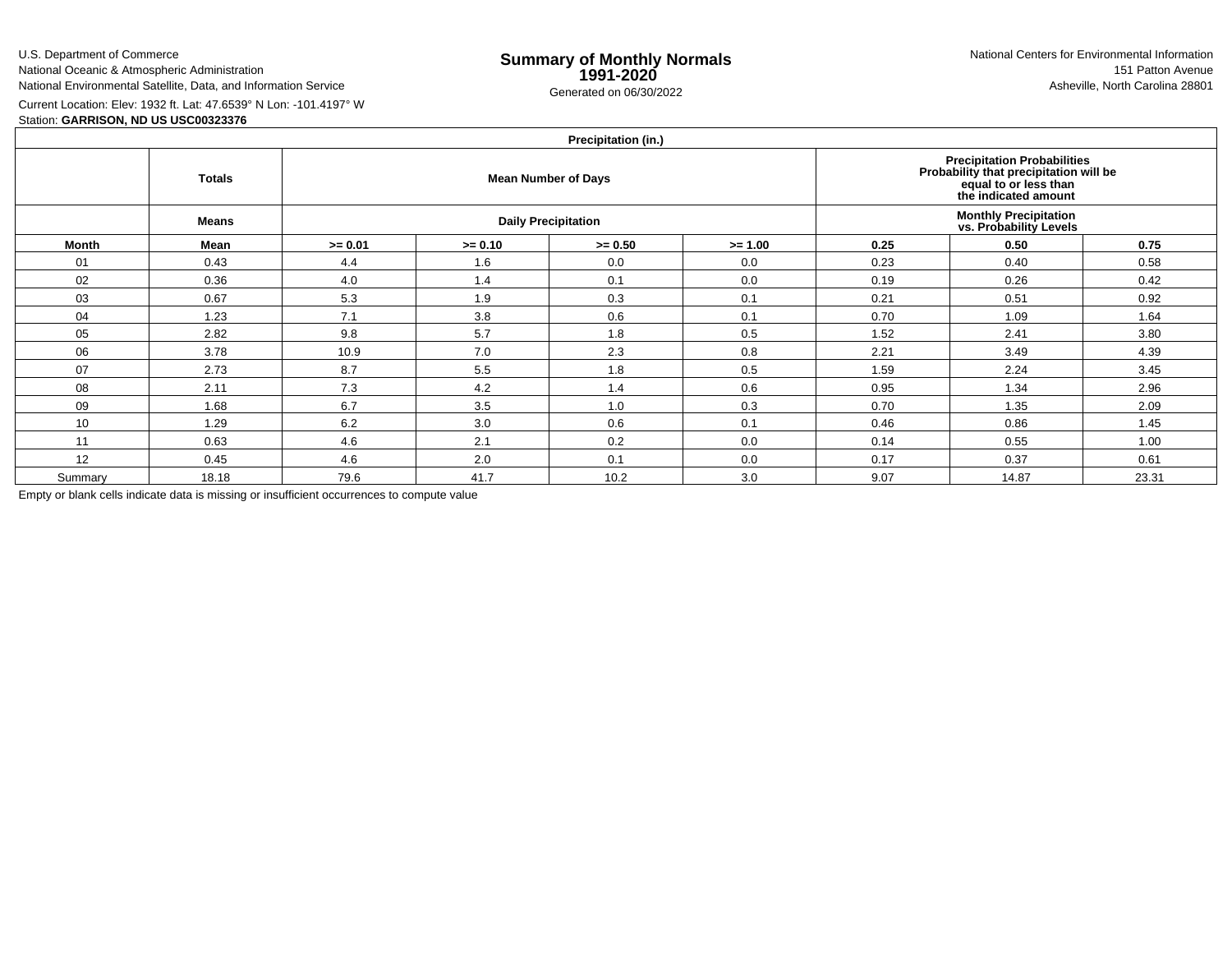U.S. Department of CommerceNational Oceanic & Atmospheric Administration

National Environmental Satellite, Data, and Information Service

e **Summary of Monthly Normals**<br> **1991-2020** 151 Patton Avenue **1991-2020** 1997-2020 e Generated on 06/30/2022 Asheville, North Carolina 28801 National Centers for Environmental Information151 Patton Avenue

Current Location: Elev: 1932 ft. Lat: 47.6539° N Lon: -101.4197° W

## Station: **GARRISON, ND US USC00323376**

|         | Snow (in.)       |                            |      |                        |      |       |                          |     |                                                                                                  |     |      |                                                                                                          |       |  |  |
|---------|------------------|----------------------------|------|------------------------|------|-------|--------------------------|-----|--------------------------------------------------------------------------------------------------|-----|------|----------------------------------------------------------------------------------------------------------|-------|--|--|
|         | <b>Totals</b>    | <b>Mean Number of Days</b> |      |                        |      |       |                          |     |                                                                                                  |     |      | <b>Snow Probabilities</b><br>Probability that snow will be equal to<br>or less than the indicated amount |       |  |  |
|         | <b>Means</b>     |                            |      | Snowfall >= Thresholds |      |       | Snow Depth >= Thresholds |     | Monthly Snow vs. Probability Levels<br>Values derived from the<br>incomplete gamma distribution. |     |      |                                                                                                          |       |  |  |
| Month   | Snowfall<br>Mean | 0.01                       | 1.0  | 3.0                    | 5.00 | 10.00 |                          | 3   | 5                                                                                                | 10  | .25  | .50                                                                                                      | .75   |  |  |
| 01      | 6.80             | 4.2                        | 3.1  | 0.9                    | 0.2  | 0.0   |                          |     |                                                                                                  |     | 3.10 | 5.00                                                                                                     | 8.90  |  |  |
| 02      | 6.20             | 3.9                        | 2.7  | 0.4                    | 0.3  | 0.0   |                          |     |                                                                                                  |     | 3.20 | 4.70                                                                                                     | 8.00  |  |  |
| 03      | 7.40             | 3.1                        | 2.3  | 0.9                    | 0.2  | 0.1   |                          |     |                                                                                                  |     | 2.00 | 5.00                                                                                                     | 9.50  |  |  |
| 04      | 2.90             | 1.3                        | 1.2  | 0.5                    | 0.2  | 0.1   |                          |     |                                                                                                  |     | 0.00 | 1.00                                                                                                     | 3.00  |  |  |
| 05      | 1.30             | 0.4                        | 0.3  | 0.3                    | 0.1  | 0.0   |                          |     |                                                                                                  |     | 0.00 | 0.00                                                                                                     | 0.50  |  |  |
| 06      | 0.00             | 0.0                        | 0.0  | 0.0                    | 0.0  | 0.0   |                          |     |                                                                                                  |     | 0.00 | 0.00                                                                                                     | 0.00  |  |  |
| 07      | 0.00             | 0.0                        | 0.0  | 0.0                    | 0.0  | 0.0   |                          |     |                                                                                                  |     | 0.00 | 0.00                                                                                                     | 0.00  |  |  |
| 08      | 0.00             | 0.0                        | 0.0  | 0.0                    | 0.0  | 0.0   |                          |     |                                                                                                  |     | 0.00 | 0.00                                                                                                     | 0.00  |  |  |
| 09      | 0.00             | 0.0                        | 0.0  | 0.0                    | 0.0  | 0.0   |                          |     |                                                                                                  |     | 0.00 | 0.00                                                                                                     | 0.00  |  |  |
| 10      | 2.50             | 1.0                        | 1.0  | 0.4                    | 0.1  | 0.0   |                          |     |                                                                                                  |     | 0.00 | 1.80                                                                                                     | 3.00  |  |  |
| 11      | 5.70             | 2.8                        | 2.3  | 0.9                    | 0.2  | 0.0   |                          |     |                                                                                                  |     | 0.80 | 6.00                                                                                                     | 10.50 |  |  |
| 12      | 9.90             | 4.6                        | 3.5  | 0.9                    | 0.4  | 0.0   |                          |     |                                                                                                  |     | 3.90 | 6.10                                                                                                     | 10.40 |  |  |
| Summary | 42.7             | 21.3                       | 16.4 | 5.2                    | 1.7  | 0.2   | 0.0                      | 0.0 | 0.0                                                                                              | 0.0 | 13.0 | 29.6                                                                                                     | 53.8  |  |  |

Empty or blank cells indicate data is missing or insufficient occurrences to compute value